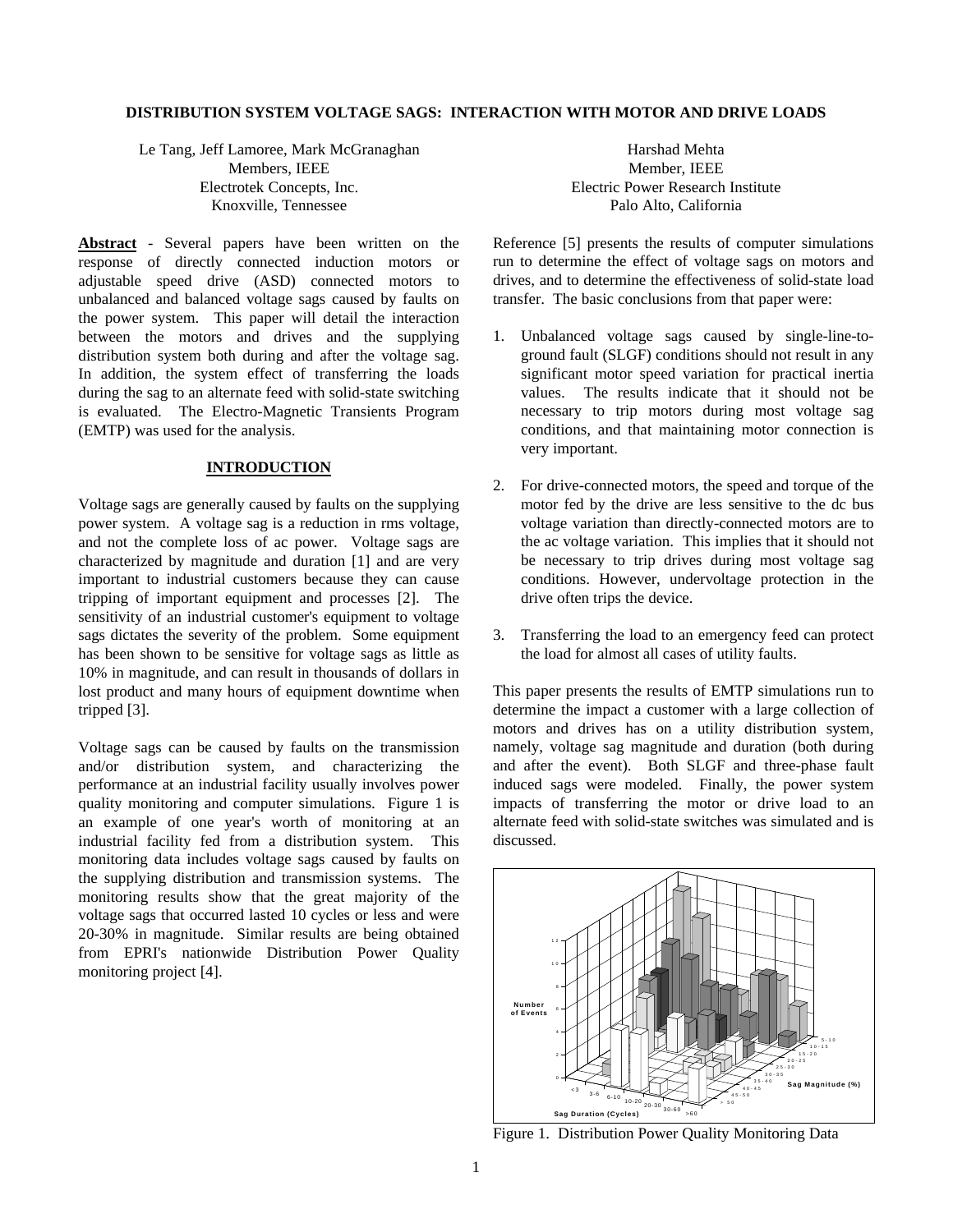### **EXAMPLE SYSTEM DESCRIPTION**

The example system for this study is shown in Figure 2. The critical motor loads are fed at 480 volts from a 24 kV distribution system. The distribution system is supplied from a 100 kV transmission system. The transmission network beyond the substation high voltage bus has been reduced and represented by a single equivalent voltage source. The short circuit capacity at the 100 kV substation bus is 2400 MVA. The substation transformer is connected delta/wye-ground.

The 24 kV distribution feeder characteristics are based on an existing utility circuit. The backup feeder has similar characteristics as those of the normal feeder. As shown in the one-line diagram, this backup feeder is connected to an isolated 24 kV equivalent source.

Faults considered in this study are located at the end of the 100 kV transmission line. A SLGF and three-phase fault are simulated to generate unbalanced and balanced distribution system sags, respectively. The primary loads consisting of motors or ASDs are located six miles away from the transmission substation as shown in the figure.



Figure 2. One-line Diagram of the Example System

For simulation purposes, the induction motors at the customer location are lumped together and represented as a single equivalent 4-pole induction machine. The full load rating of this equivalent machine is 3.0 MW. This machine can be either delta-connected or wye-connected with a ungrounded neutral. A constant mechanical torque corresponding to the full load rating of the equivalent machine is used to represent the mechanical load on the rotor shaft.

A single equivalent diode-bridge front-end, pulse-width modulated (PWM) voltage source inverter (VSI) is used to represent the adjustable speed drives connected at the customer 480 volt bus. The dc capacitance used in the simulation is about 0.5 F. The PWM switching frequency of the VSI is 420 Hz.

The backup 24 kV voltage source is synchronized with the normal supply feeder voltage. It was assumed that gateturnoff (GTO) based devices are used for the feeder load transfer. This enables a phase current to be interrupted within a 1/4 cycle.

#### **RESPONSE FOR UNBALANCED VOLTAGE SAGS**

Unbalanced voltage sags on the 24 kV distribution system and 480 volt customer system were simulated by placing a SLGF on the 100 kV transmission system.

#### **System Impacts with Motor Load**

When a SLGF occurs on phase a of the transmission system as shown in Figure 2, a 30% sag (70% nominal voltage remains) was observed on the transmission substation 100 kV bus. The voltage is reduced across windings a-b and c-a of the 100 kV transformer. The voltage across winding b-c is not affected.

Through the delta-wye transformer, the 24 kV line-toground voltages of phase a and b are reduced, resulting in all three phase-to-phase voltages at 24 kV being affected. The voltage across phases a-b of the feeder is the lowest, which correspondingly made the phase b voltage on the 480 volt side the lowest. The phase-to-ground voltage waveforms at the three voltage levels are shown in Figures 3, 4, and 5.



Figure 3.  $V_{lg}$  at 100 kV Side of Substation Transformer



Figure 4.  $V_{1\sigma}$  at 24 kV Side of Distribution Transformer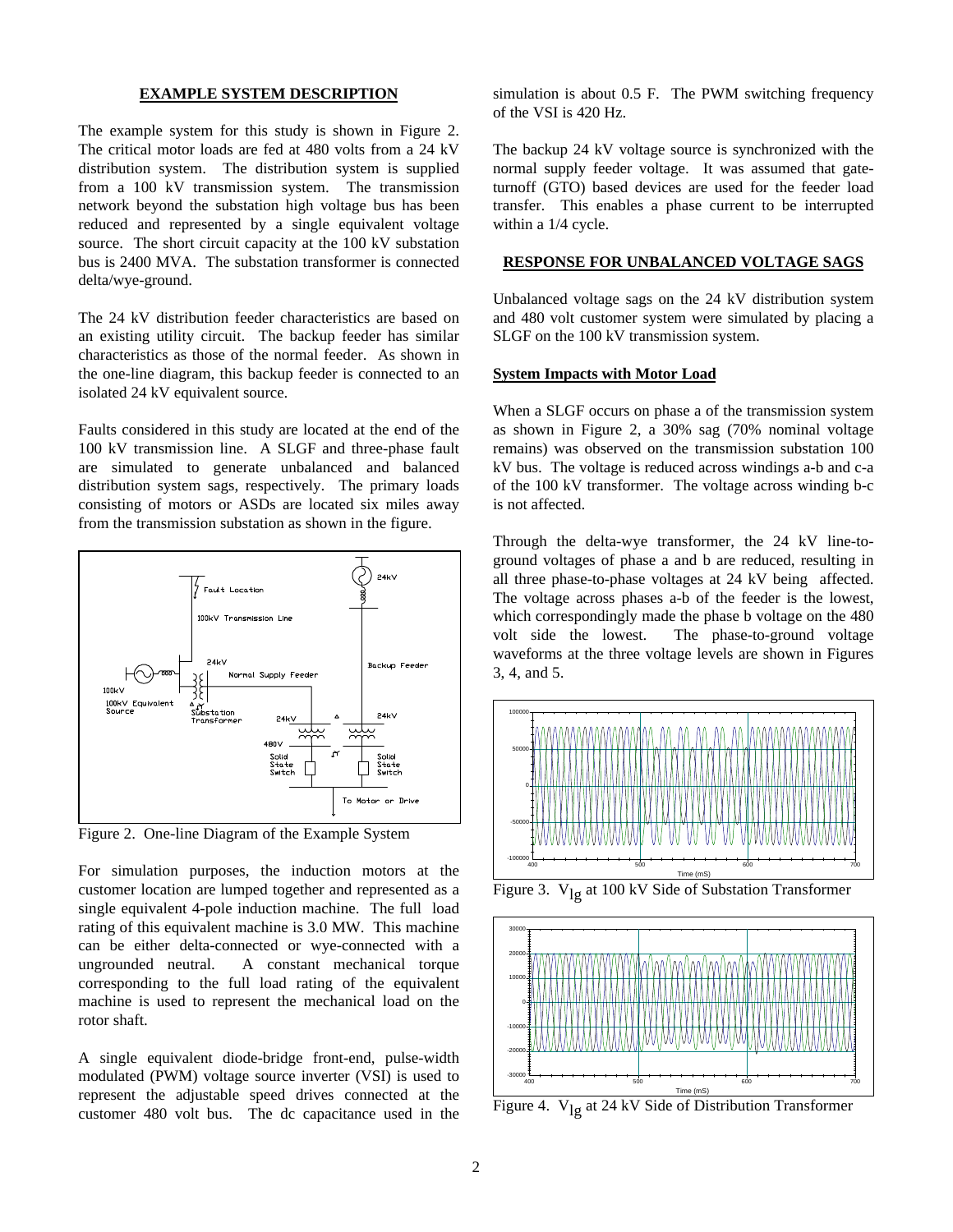

Time (ms)<br>Figure 5.  $\rm V_{lg}$  at 480 Volts with 30% Sag at 100 kV Bus

Figure 3 shows that at the moment the fault occurs, the phase-a voltage magnitude at the 100 kV bus dropped to 70% of nominal voltage. It remained constant at this level until the fault was cleared and normal system voltage was restored. However, this is not the case at the 24 kV and 480 volt levels. Figures 4 and 5 illustrate that the voltages at the distribution and, especially, at the customer level gradually reduces when the fault is initiated and the low voltage remains for a couple of cycles after the fault is cleared.

The gradual change of the voltage magnitude is a result of the interaction between the system and the induction motor. At the start of the voltage sag, the back electromotive force (EMF) of the induction motor provides voltage support for the system which prevents the customer bus voltage from dropping instantaneously. The motor starts to slow down, as the low voltage remains, and more current is drawn from the system. This tends to drag the system into a deeper sag. When the fault is cleared, motor inrush prevents the customer bus voltage from returning to normal instantaneously. The significance of the system impacts depend on the strength of the supplying system, characteristics of the sag, and characteristics of the machine and its shaft load.

### **Motor Load Transfer via Solid-State Switching**

When a load transfer is incorporated, the motor load supplied by the normal feeder is switched to the backup feeder in a quarter-cycle after the fault occurs. In this study, it is assumed that two sets of solid-state switches are operated simultaneously; one interrupts the normal feeder and the other connects the backup feeder to the motor load. Since the sources are synchronized, the solid-state switching results in only a minor voltage transient. The phase-a voltages supplied by the normal and backup feeders around the switching point on the 480 volt side are shown in Figure 6. However, no measures were taken to reduce the current transient as shown in Figure 7. The current transient causes motor speed and torque transients but the magnitudes of these transients are small and they are damped quickly.



Figure 6. Motor  $V_{lg}$  Around Load Switching Point



Figure 7. Motor Current Variation During Load Transfer

### **System Impacts with Drive Load**

When the same motor is connected through a diode-bridge PWM adjustable speed drive with the same 30% transmission side sag, the 24 kV distribution system impacts are significantly different from that when the motor is directly connected. As shown in Figure 8, the same single-phase fault results in all three line-to-ground voltage peaks on the 24 kV bus to be reduced by approximately the same amount. This is one distinct impact of the drive load on the system.



Figure 8.  $V_{\lg}$  at the 24 kV Bus with Drive Load

The enlarged waveforms given in Figure 9 illustrate the distortion of the bus voltages, which increased during the voltage sags. Physically, the phase-a fault on the 100 kV system affects the 24 kV bus phase a and phase b voltages equally. It does not affect phase c. Through the 24kV/480V delta-wye transformer, phase b becomes the most affected and phase a and phase c are less affected. The dc capacitor charging current provided by each phase depends on both the magnitude of the phase-to-phase voltages and commutation timing among the phases.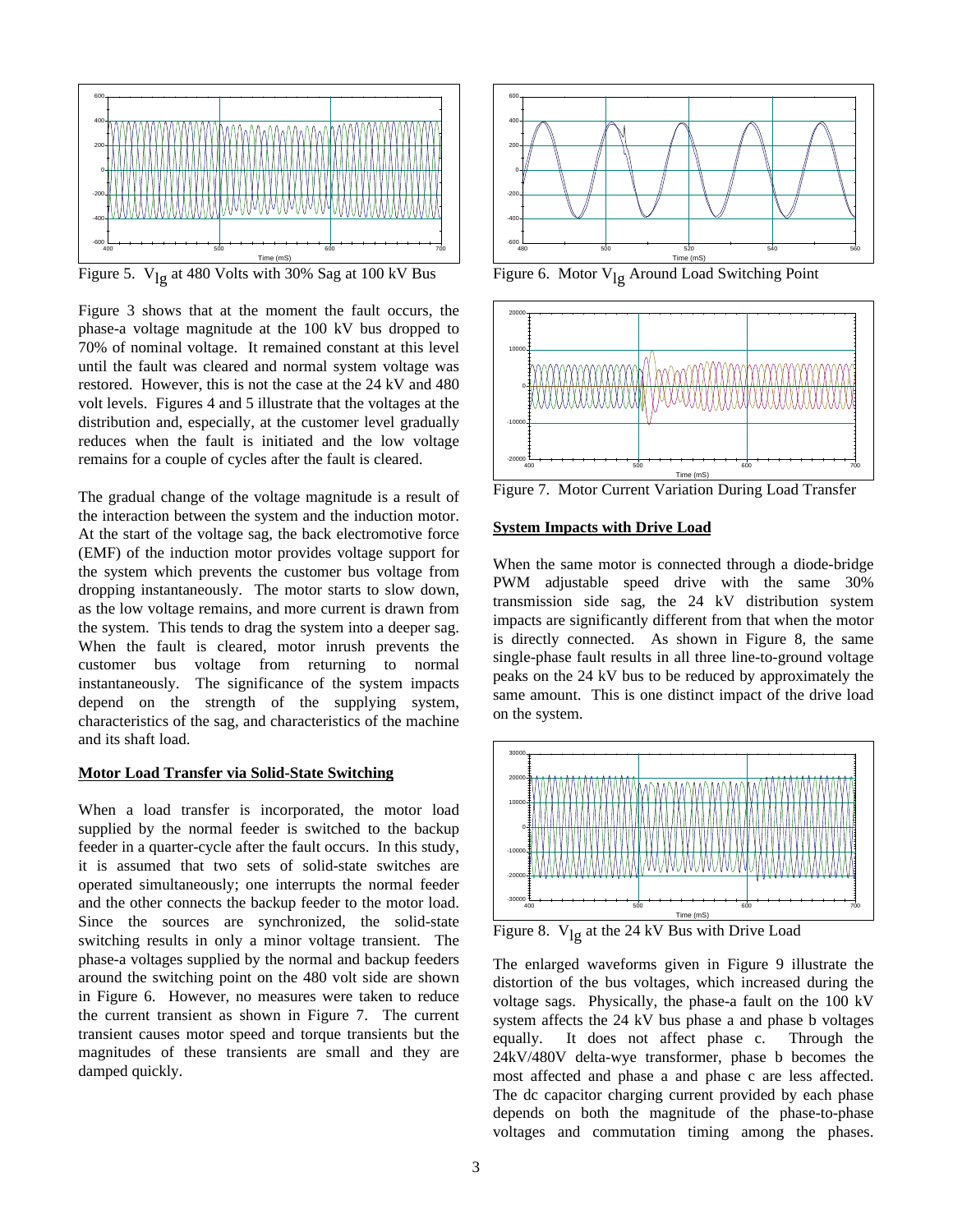Therefore, phase b contributes much less charging current than phase a or phase c does. This is clearly observed from the ac input currents given in Figure 10.



Figure 9. Enlarged Waveforms Around Sag Initialization



Figure 10. Waveforms of Input ac Line Currents

Hence, related by the basic rule of ampere-turn balance, on the 24 kV side of the transformer, the windings connected between phases a-c and phases b-c carry more current than the winding connected between phases a-b does. Consequently, it requires the unaffected phase c winding to supply more current compared with the other two phases. This heavy burden on phase c drags down its peak voltage. As a result, the difference in the voltage peaks between the affected and unaffected phases is reduced. It should be noted that the reduction in the rms value of the waveform of the phase-c voltage is not as great as in the waveform peak.

## **Drive Load Transfer via Solid-State Switching**

When the drive load was transferred to the backup feeder by solid-state switching, the current transient observed previously no longer existed (Figure 11).



## **RESPONSE FOR BALANCED VOLTAGE SAGS**

A three-phase transmission fault, lasting for six cycles and resulting in a voltage sag down to 50% of nominal on the 100 kV bus, can significantly affect the operation of the distribution system and motors. Results presented below address system and load impacts under balanced voltage sag conditions.

### **System Impacts with Motor Load**

Within the six-cycle duration of the 50% transmission level voltage sag, the voltage on the 24 kV terminals of the distribution transformer decreases from 60% to 40% of nominal voltage as shown in Figure 12. The motor provides voltage support at the onset of the voltage sag but as the speed decreases, more current is drawn from the system resulting in a deeper sag on the feeder.



Figure 12.  $V_{\text{lg}}$  at 24 kV Side of Distribution Transformer

When the transmission fault was removed at the end of the six cycle duration, the distribution voltage took longer to recover back to its normal value. The motor inrush (Figure 13) caused the distribution sag to last longer and caused a two-stage sag as shown previously in Figure 12.



Figure 13. Induction Motor Current

### **Motor Load Transfer via Solid-State Switching**

The transferring of the motor load under a three-phase fault condition is very similar to the transferring under the SLGF condition. The solid-state transfer is very effective even for three-phase sags if the transfer is accomplished rapidly.

Figure 11. Drive AC Input Current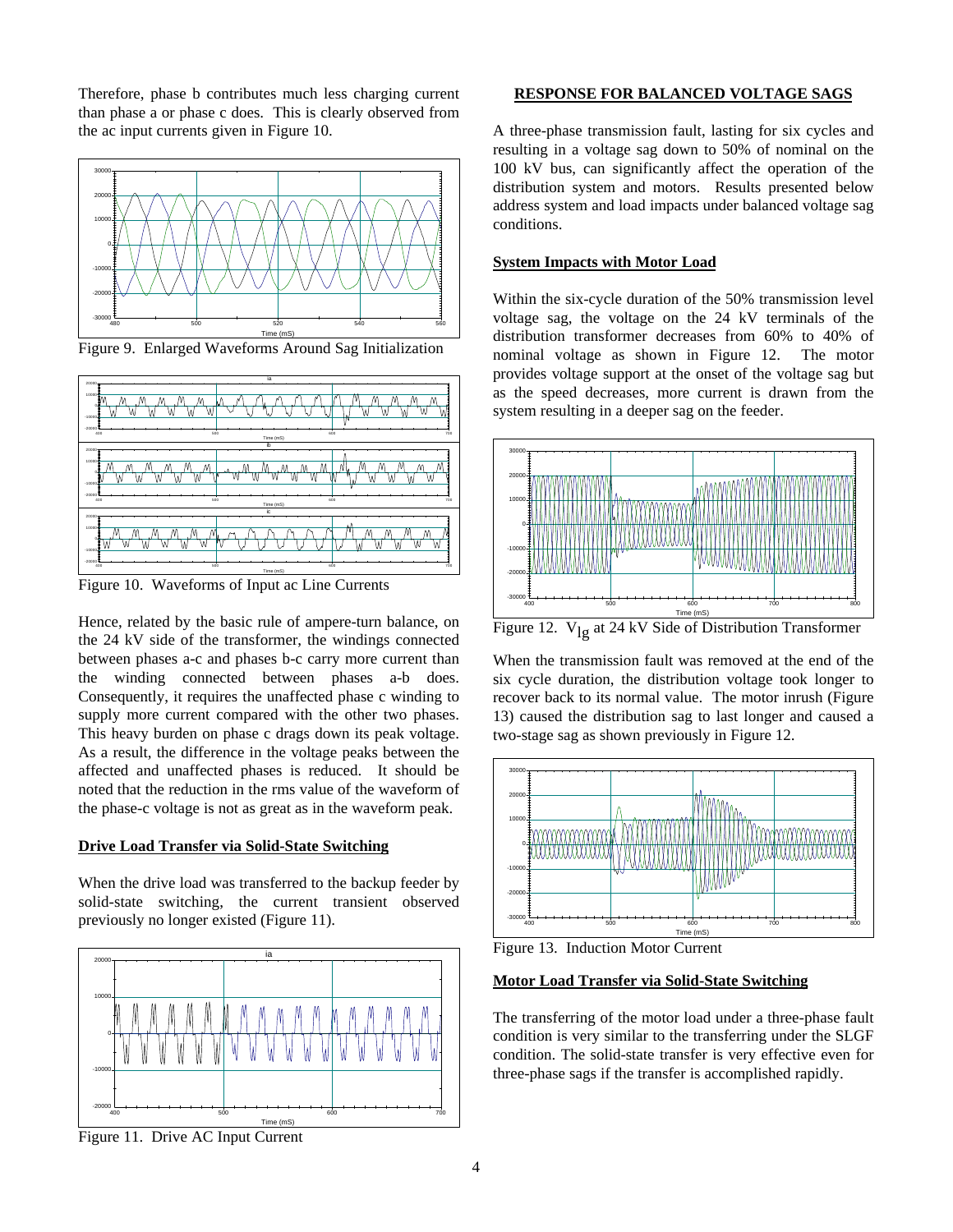### **System Impacts with Drive Load**

**SUMMARY AND CONCLUSIONS**

When the motor is connected through a drive, the back EMF of the induction motor is separated from the ac system by the dc bus. Therefore, the 24 kV voltage sags shown in Figure 14 become very similar to that on the 100 kV bus. The phenomena of initial voltage sag support does not exist and ending voltage sag magnification is greatly restricted.

![](_page_4_Figure_3.jpeg)

Figure 14.  $V_{\text{lg}}$  on 24 kV Side

At the onset of the sag, the drive input currents (Figure 15) discontinue for a short period of time. During this time, the dc bus voltage is always higher than the system phase-tophase peak voltage. Therefore, all diodes of the rectifier bridge stop conduction. The input energy required by the motor is provided by the energy stored in the dc capacitor. The rectification resumes when the dc capacitor voltage is reduced to the system charging voltage level. In practice, undervoltage protection of the drive will trip the drive when its dc bus voltage goes down to a preset level. However, for the purposes of this investigation, it was assumed that the drive is maintained on-line for the entire disturbance duration.

![](_page_4_Figure_6.jpeg)

Figure 15. Drive Input Currents

#### **Drive Load Transfer via Solid-State Switching**

System load responses to the solid-state switching from the normal feeder to the backup feeder under balanced sag conditions are very similar to those under unbalanced sag conditions. The motor continues to operate smoothly and there is no significant speed or torque disturbances.

#### **For Motor Load**

Motors have an important effect on the voltage characteristics during a remote three-phase fault condition. Initially, the back EMF of the motors supports the voltage, reducing the severity of the sag in the vicinity of the motors. As the motors slow down, they draw increased currents that make the voltage sag more severe. When the sag ends, the motors draw an inrush current that prevents immediate recovery of the system voltage. This same phenomena also occurs for unbalanced voltage sag conditions, but not as severe. The exact response for a given system will depend on the sag severity and duration and number of phases affected.

## **For Drive Load**

When motors are supplied through drives, the voltage support by the back EMF normally supplied by the motors does not occur because of the dc link separation. The high current draw during the sag and current inrush during recovery as seen for directly-connected motors are greatly restricted for drive-fed motors. Therefore, the drive-fed motors have less effect on system voltage sags.

However, a load consisting of drive-fed motors does have the tendency to equalize the distribution level phase voltage peaks under unbalanced voltage sag conditions. The sound phase is forced to provide more charging current than the affected phases.

## **Load Transfer via Solid-State Switching**

For both motor and drive loads, 1/4 cycle load transfer can provide a very effective backup. For directly connected motors, this transfer can cause rotor speed and torque disturbances because of current transients. These transients should not be a concern in most applications due to their short duration. For drive loads, these problems do not exist. A successful load transfer needs a fast action and good synchronization.